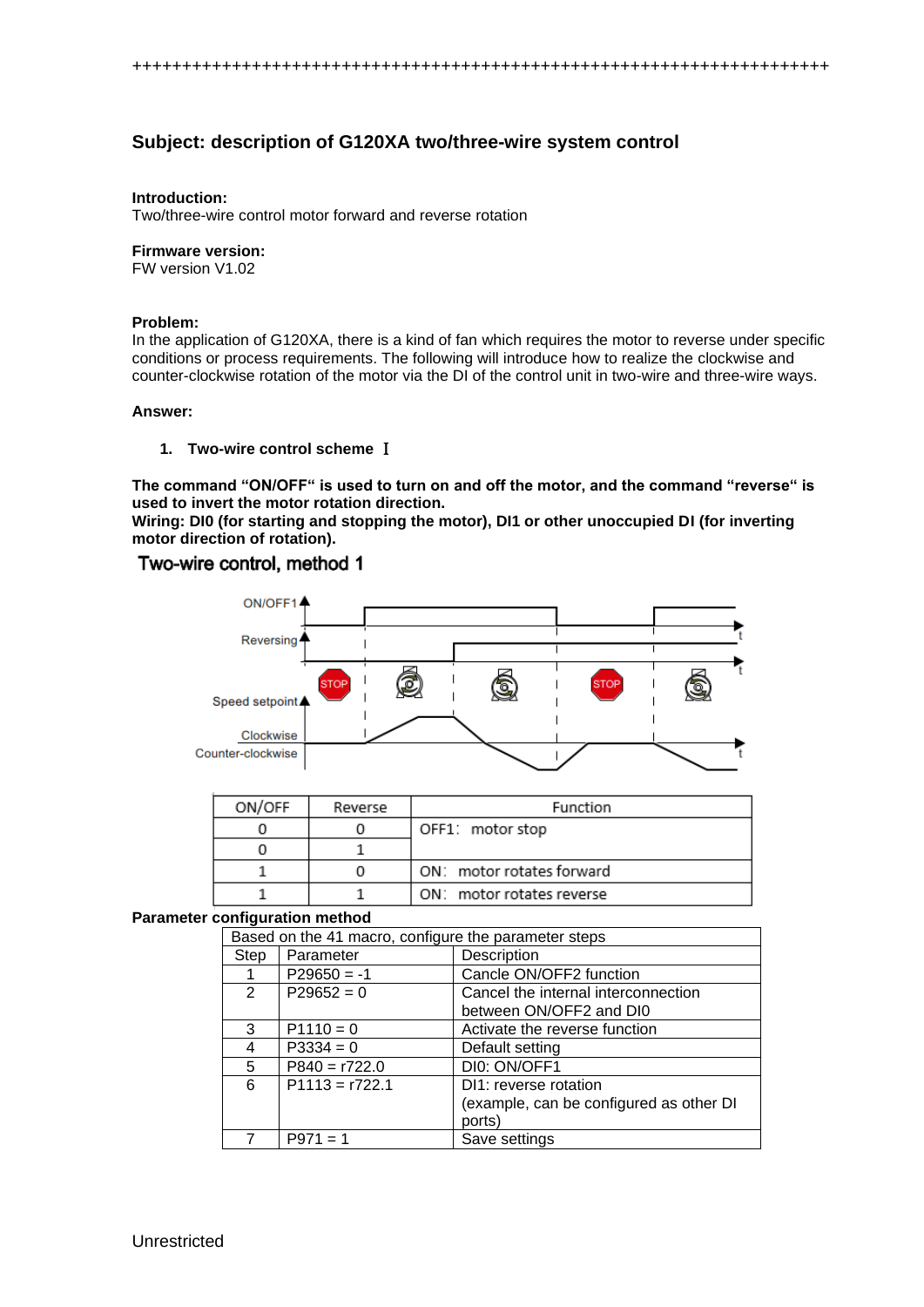++++++++++++++++++++++++++++++++++++++++++++++++++++++++++++++++++++++

## **2. Two-wire control scheme** Ⅱ

**Command "ON/OFF1 clockwise" and "ON/OFF1 counter-clockwise" switch on the motor- and simultaneously select a direction of rotation. The inverter only accepts a new command when the motor is at a standstill.**

**Wiring: DI0 (for switching on and off the motor), DI1 or other unoccupied DI (for switching motor direction)**

# Two-wire control, method 2



| ON/OFF1 forward | ON/OFF1 reverse | Function                                |
|-----------------|-----------------|-----------------------------------------|
| rotation        | rotation        |                                         |
|                 |                 | OFF1: Motor stop                        |
|                 |                 | ON: Motor rotates forward               |
|                 |                 | ON: Motor rotates reverse               |
|                 |                 | ON: The motor rotation direction is     |
|                 |                 | subject to the first instruction of "1" |

### **Parameter configuration method**

|      | Based on the 41 default macro, parameter configuration steps |                                                                |  |
|------|--------------------------------------------------------------|----------------------------------------------------------------|--|
| Step | Parameter                                                    | Description                                                    |  |
|      | $P29650 = -1$                                                | Cancel ON/OFF2 function                                        |  |
| 2    | $P29652 = 0$                                                 | Cancel the internal interconnection between<br>ON/OFF2 and DI0 |  |
| 3    | $P1110 = 0$                                                  | Activate the reverse function                                  |  |
| 4    | $P3334 = 1$                                                  | Two-wire control, method 2                                     |  |
| 5    | $P3330 = r722.0$                                             | DI0: ON/OFF1 forward rotation                                  |  |
| 6    | $P3331 = r722.1$                                             | DI1: ON/OFF1 reverse rotation                                  |  |
|      |                                                              | (Example, can be configured as other D                         |  |
|      |                                                              | ports)                                                         |  |
| 7    | $P840 = r3333.0$                                             | Correlated ON/OFF1 signal source                               |  |
| 8    | $P1113 = r3333.1$                                            | Reverse settings                                               |  |
| 9    | $P971 = 1$                                                   | Save settings                                                  |  |

### **3. Two-wire control scheme** Ⅲ

**The command "ON/OFF clockwise" and "ON/OFF counter-clockwise" switches on the motorand simultaneously select a direction of rotation. The inverter accepts a new command at any time, independent of the motor speed.**

**Wiring: DI0 (for switching on and off the motor), DI1 or other unoccupied DI (for switching motor direction).**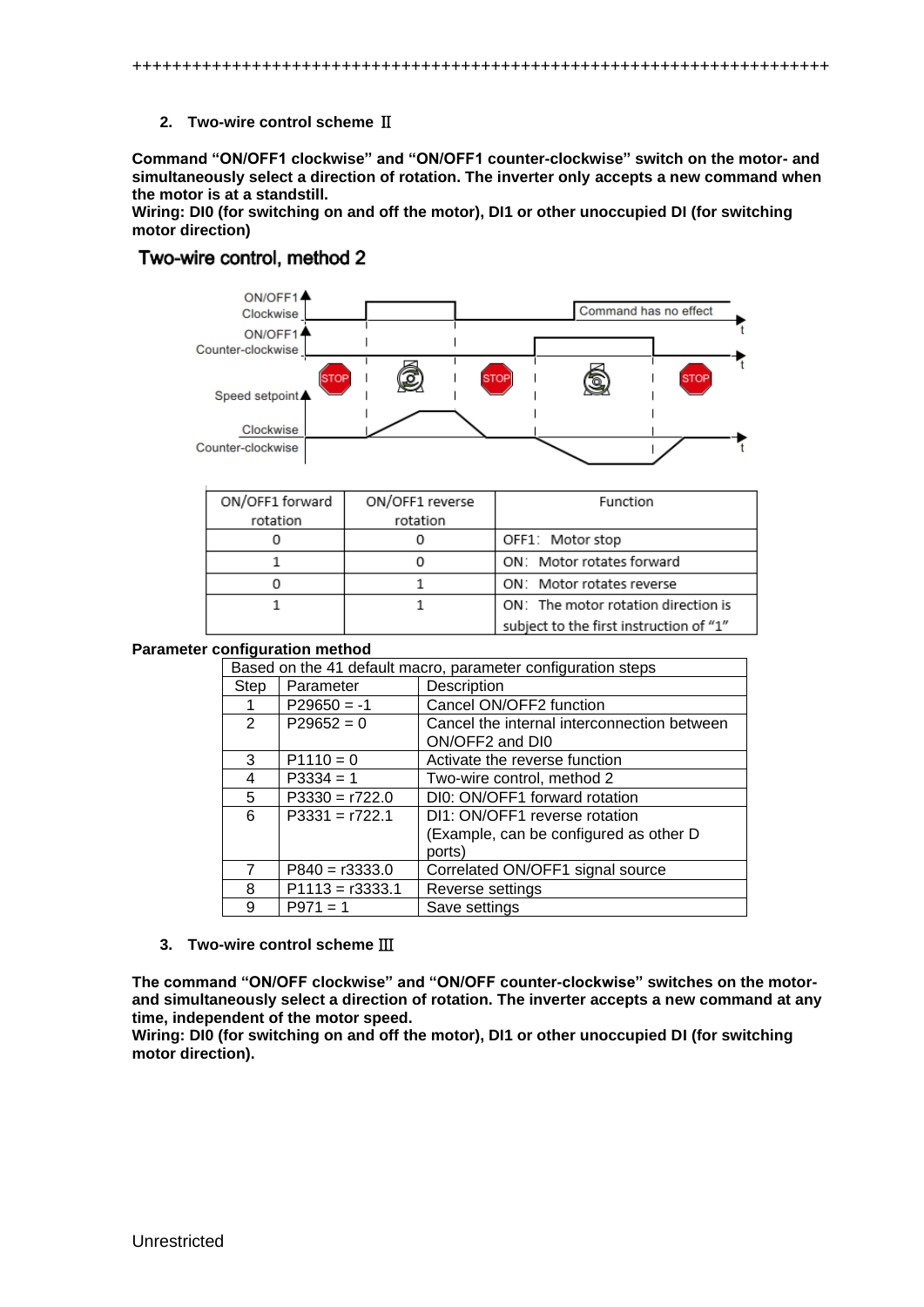# Two-wire control, method 3



| ON/OFF1 forward | ON/OFF1 reverse | Function                  |
|-----------------|-----------------|---------------------------|
| rotation        | rotation        |                           |
|                 |                 | OFF1: Motor stop          |
|                 |                 | ON: Motor rotates forward |
|                 |                 | ON: Motor rotates reverse |
|                 |                 | OFF1: Motor stop          |

### **Parameter configuration method**

| Based on the 41 default macro, configure the parameter steps |                |                   |                                             |
|--------------------------------------------------------------|----------------|-------------------|---------------------------------------------|
|                                                              | Step           | Parameter         | Explain                                     |
|                                                              | 1              | $P29650 = -1$     | Cancel ON/OFF2 function                     |
|                                                              | $\overline{2}$ | $P29652 = 0$      | Cancel the internal interconnection between |
|                                                              |                |                   | ON/OFF2 and DI0                             |
|                                                              | 3              | $P1110 = 0$       | Activate reverse function                   |
|                                                              | 4              | $P3334 = 2$       | Two-wire control, method 3                  |
|                                                              | 5              | $P3330 = r722.0$  | DI0: ON/OFF1 forward rotation               |
|                                                              | 6              | $P3331 = r722.1$  | DI1: ON/OFF1 reverse rotation               |
|                                                              |                |                   | (Example, can be configured as other D      |
|                                                              |                |                   | ports)                                      |
|                                                              | $\overline{7}$ | $P840 = r3333.0$  | Correlated ON/OFF1 signal source            |
|                                                              | 8              | $P1113 = r3333.1$ | Reverse settings                            |
|                                                              | 9              | $P971 = 1$        | Save settings                               |

**4. Three-wire control scheme** Ⅰ

**The "Enable" command is a precondition for switching on the motor. Commands "ON clockwise" and "ON counter-clockwise" switch on the motor- and simultaneously select a direction of rotation. Removing the enable switches the motor off (OFF1). Wiring: DI0 (for switching on and off the motor), DI1 (for controlling the clockwise rotation of the motor), DI2 (for controlling the counter-clockwise rotation of the motor), where DI1 and DI2 can be configured as other unoccupied DIs.**

# Three-wire control, method 1

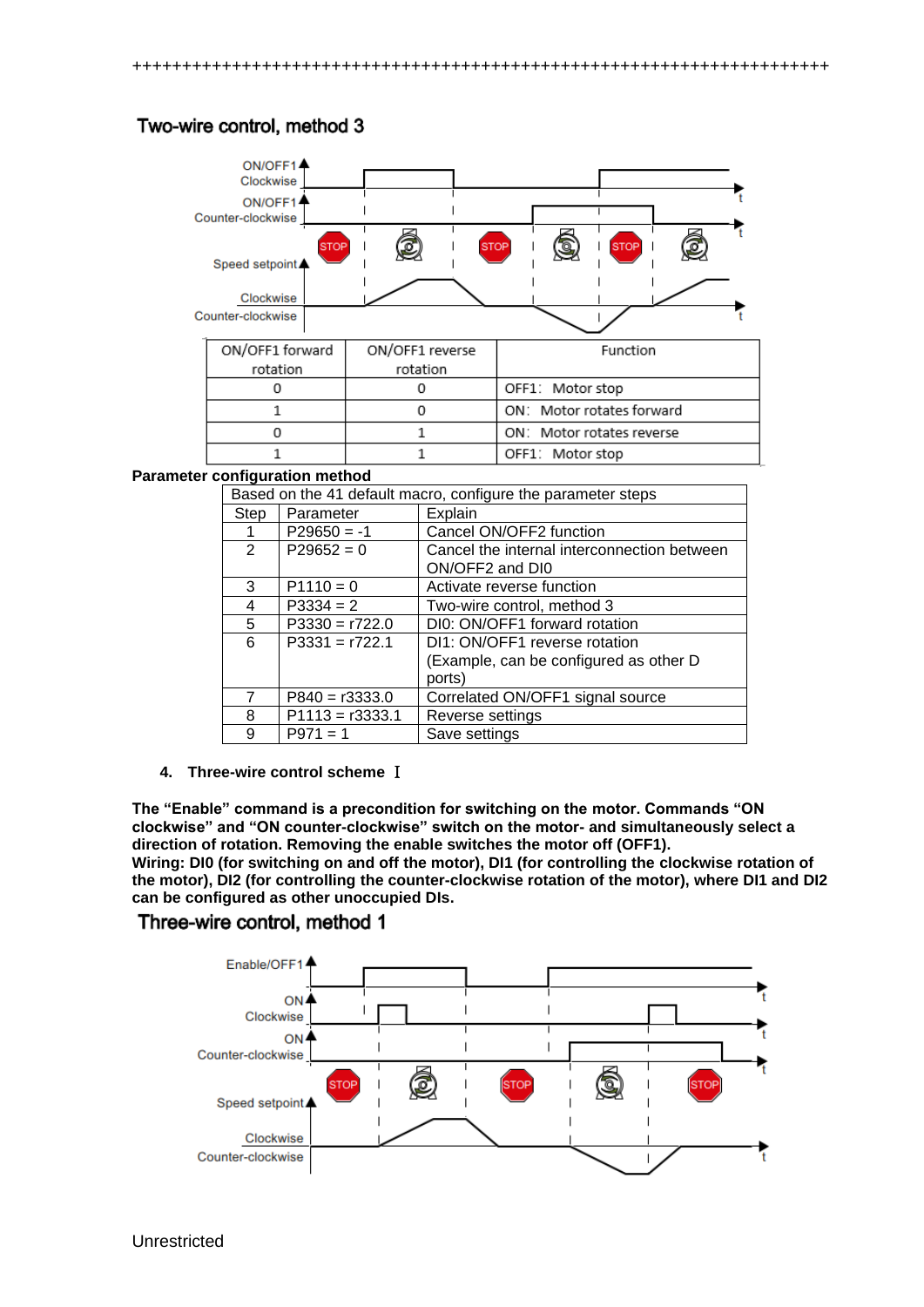| Enable/OFF1 | ON forward rotation | ON reverse rotation | Function                  |
|-------------|---------------------|---------------------|---------------------------|
|             | 0 or 1              | 0 or 1              | OFF1: Motor stop          |
|             | $0 \rightarrow 1$   |                     | ON: Motor rotates forward |
|             |                     | $0 \rightarrow 1$   | ON: Motor rotates reverse |
|             |                     |                     | OFF1: Motor stop          |

### **Parameter configuration method**

|                | Based on 41 default macro, configuration parameter steps |                                                                                                            |  |
|----------------|----------------------------------------------------------|------------------------------------------------------------------------------------------------------------|--|
| Step           | Parameter                                                | Explain                                                                                                    |  |
|                | $P29650 = -1$                                            | Cancel ON/OFF2 function                                                                                    |  |
| $\mathcal{P}$  | $P29652 = 0$                                             | Cancel the internal interconnection between<br>ON/OFF2 and DI0                                             |  |
| 3              | $P1110 = 0$                                              | Activate reverse function                                                                                  |  |
| 4              | $P3334 = 3$                                              | Three-wire control, method 1                                                                               |  |
| 5              | $P3330 = r722.0$                                         | DI0: enable/OFF1                                                                                           |  |
| 6              | $P3331 = r722.1$                                         | DI1: ON forward rotation (effective at rising<br>edge)<br>(Example, can be configured as other D<br>ports) |  |
| $\overline{7}$ | $P3332 = r722.2$                                         | DI2: ON reverse rotation (effective at rising<br>edge)<br>(Example, can be configured as other D<br>ports) |  |
| 8              | $P840 = r3333.0$                                         | Correlated ON/OFF1 signal source                                                                           |  |
| 9              | $P1113 = r3333.1$                                        | Reverse settings                                                                                           |  |
| 10             | $P971 = 1$                                               | Save settings                                                                                              |  |

## **5. Three-wire control scheme** Ⅱ

**The "Enable" command is a precondition for switching on the motor. Commands "ON" switches the motor on. The "Reversing" command inverts the motor direction of rotation. Removing the enable switches the motor off (OFF1).**

**Wiring: DI0 (for switching on and off the motor), DI1 (for controlling the clockwise rotation of the motor), DI2 (for controlling the counter-clockwise rotation of the motor), where DI1 and DI2 can be configured as other unoccupied DIs.**

## Three-wire control, method 2



| Enable/OFF1 | ON                | Commutation | Function                  |
|-------------|-------------------|-------------|---------------------------|
|             | 0 or 1            | 0 or 1      | OFF1: Motor stop          |
|             | $0 \rightarrow 1$ |             | ON: Motor rotates forward |
|             |                   |             | ON: Motor rotates reverse |

**Parameter configuration method**